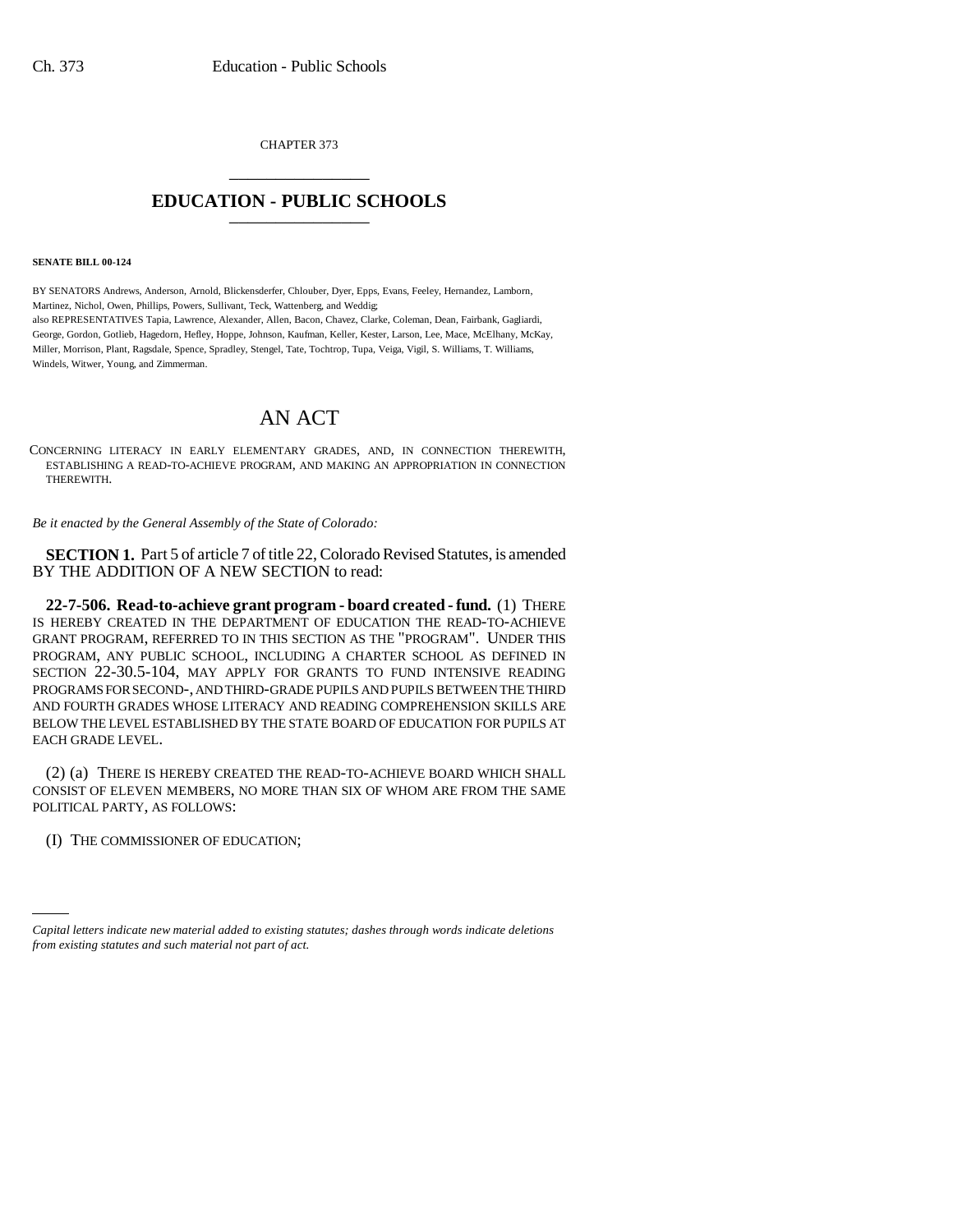(II) ONE MEMBER OF THE STATE BOARD OF EDUCATION SELECTED BY THE STATE BOARD OF EDUCATION;

(III) ONE MEMBER OF THE SENATE APPOINTED BY THE PRESIDENT OF THE SENATE;

(IV) ONE MEMBER OF THE HOUSE OF REPRESENTATIVES APPOINTED BY THE SPEAKER OF THE HOUSE OF REPRESENTATIVES;

(V) SEVEN MEMBERS APPOINTED BY THE GOVERNOR, WITH THE CONSENT OF THE SENATE, AS FOLLOWS:

(A) TWO MEMBERS WHO ARE SECOND- OR THIRD-GRADE ELEMENTARY SCHOOL TEACHERS, ONE OF WHOM WORKS IN A RURAL SCHOOL DISTRICT;

(B) TWO MEMBERS WHO ARE ELEMENTARY SCHOOL PRINCIPALS, ONE OF WHOM WORKS IN A RURAL SCHOOL DISTRICT;

(C) ONE MEMBER WITH KNOWLEDGE OF AND EXPERIENCE IN PUBLIC EDUCATION IN ELEMENTARY GRADES;

(D) ONE MEMBER WHO IS A PERSON WITH KNOWLEDGE OF THE BEST PRACTICES IN READING AND READING INSTRUCTION; AND

(E) ONE MEMBER WHO, AT THE TIME OF APPOINTMENT, IS A PARENT OF A CHILD IN SECOND OR THIRD GRADE.

(b) (I) THE APPOINTED MEMBERS OF THE READ-TO-ACHIEVE BOARD SHALL SERVE TERMS OF THREE YEARS; EXCEPT THAT, OF THE MEMBERS FIRST APPOINTED, THE GOVERNOR SHALL SELECT THREE WHO SHALL SERVE TERMS OF TWO YEARS. NO MEMBER APPOINTED BY THE GOVERNOR SHALL SERVE MORE THAN TWO CONSECUTIVE THREE-YEAR TERMS.

(II) THE GOVERNOR, PRESIDENT OF THE SENATE, OR SPEAKER OF THE HOUSE OF REPRESENTATIVES MAY REMOVE ANY READ-TO-ACHIEVE BOARD MEMBER APPOINTED BY HIM OR HER FOR ANY CAUSE THAT RENDERS THE MEMBER INCAPABLE OR UNFIT TO DISCHARGE THE DUTIES OF THE OFFICE. WHENEVER A VACANCY ON THE READ-TO-ACHIEVE BOARD EXISTS, THE GOVERNOR, PRESIDENT OF THE SENATE, OR SPEAKER OF THE HOUSE OF REPRESENTATIVES SHALL APPOINT A MEMBER FOR THE REMAINING PORTION OF THE UNEXPIRED TERM CREATED BY THE VACANCY.

(c) THE MEMBERS OF THE READ-TO-ACHIEVE BOARD SHALL SERVE WITHOUT COMPENSATION BUT SHALL BE REIMBURSED FROM MONEYS IN THE READ-TO-ACHIEVE FUND CREATED IN SUBSECTION (4) OF THIS SECTION FOR THEIR ACTUAL AND NECESSARY EXPENSES INCURRED IN THE PERFORMANCE OF THEIR DUTIES PURSUANT TO THIS SECTION.

(3) (a) THE READ-TO-ACHIEVE BOARD SHALL SOLICIT AND REVIEW APPLICATIONS FOR GRANTS PURSUANT TO THIS SECTION. GRANTS MAY BE FOR BETWEEN ONE AND THREE YEARS. EACH APPLICATION, AT A MINIMUM, SHALL DESCRIBE THE TYPE OF PROGRAM TO BE PROVIDED BY THE SCHOOL OR COLLABORATIVE GROUP OF SCHOOLS APPLYING JOINTLY TO ENHANCE THE LITERACY AND READING COMPREHENSION SKILLS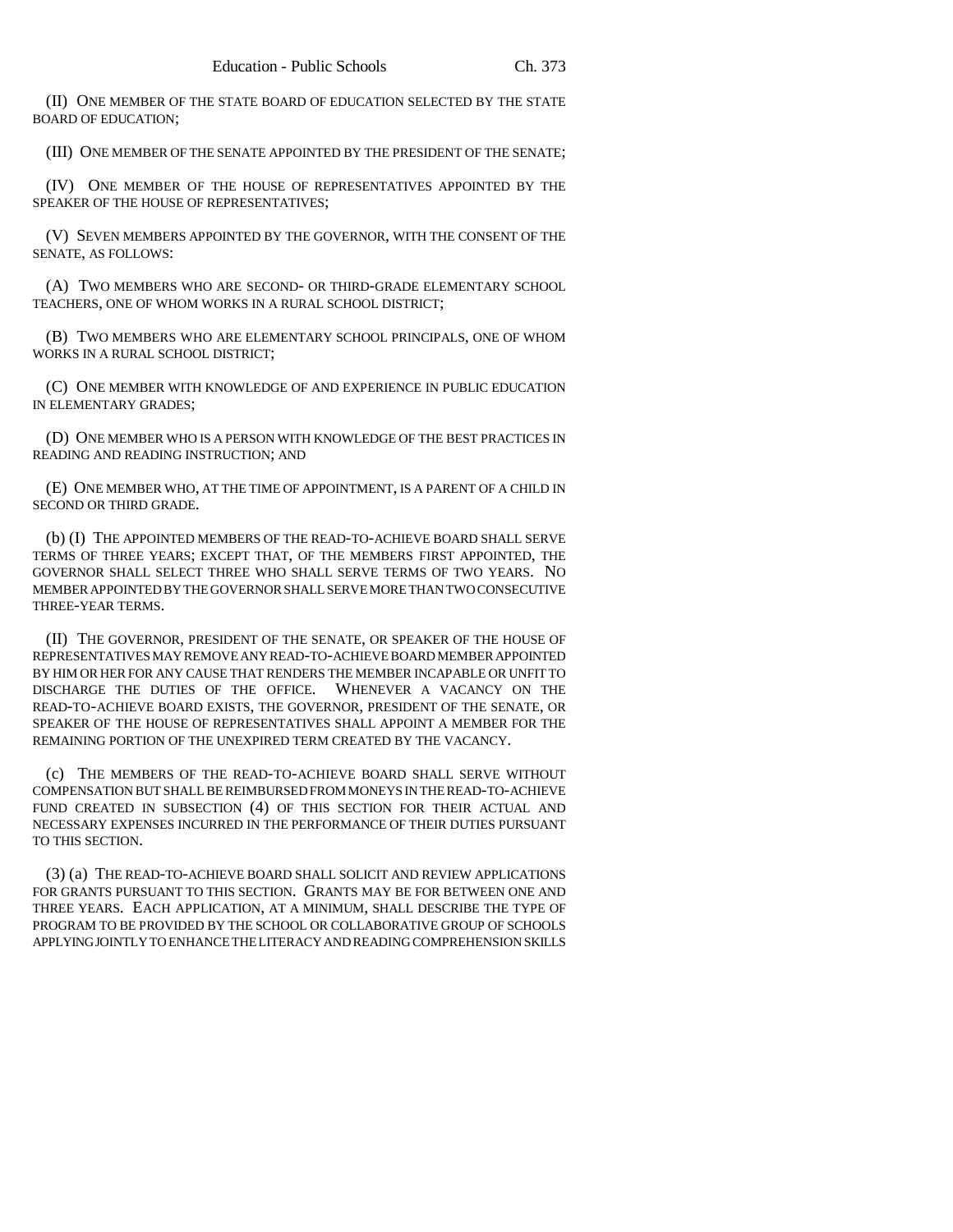## Ch. 373 Education - Public Schools

OF SECOND- AND THIRD-GRADE PUPILS AT THE SCHOOL. ANY SUCH GRANT SHALL BE USED TO SUPPLEMENT AND NOT SUPPLANT ANY MONEYS CURRENTLY BEING USED ON SUCH PROGRAMS. SUCH PROGRAMS MAY INCLUDE, BUT NEED NOT BE LIMITED TO:

(I) READING ACADEMIES OPERATED AS SCHOOLS WITHIN SCHOOLS FOR INTENSIVE READING INSTRUCTION;

(II) AFTER SCHOOL LITERACY PROGRAMS;

(III) SUMMER SCHOOL CLINICS;

(IV) ONE-ON-ONE OR GROUP TUTORING SERVICES;

(V) EXTENDED-DAY READING PROGRAMS.

(b) ANY INTENSIVE LITERACY PROGRAM FUNDED THROUGH THE PROGRAM FOR FOURTH-GRADE PUPILS MAY BE OFFERED ONLY BETWEEN THIRD AND FOURTH GRADE AND SHALL BE DESIGNED TO RAISE THE PARTICIPATING PUPILS' LITERACY AND READING COMPREHENSION SKILLS TO AT LEAST THE PROFICIENCY LEVEL ON THE THIRD-GRADE READING ASSESSMENT PRIOR TO BEGINNING FOURTH-GRADE CLASSES IN THE FALL SEMESTER.

(c) THE READ-TO-ACHIEVE BOARD SHALL RECOMMEND TO THE STATE BOARD OF EDUCATION THOSE PUBLIC SCHOOLS THAT SHOULD RECEIVE GRANTS PURSUANT TO THIS SECTION AND THE DURATION AND AMOUNT OF EACH GRANT. IN SELECTING THE RECOMMENDED SCHOOLS, THE READ-TO-ACHIEVE BOARD, AT A MINIMUM, SHALL TAKE INTO ACCOUNT THE FOLLOWING CRITERIA:

(I) THE NUMBER OF SECOND- AND THIRD-GRADE PUPILS ENROLLED AT THE SCHOOL OR COLLABORATIVE GROUP OF SCHOOLS APPLYING JOINTLY WHO HAVE BELOW GRADE LEVEL LITERACY AND READING COMPREHENSION SKILLS;

(II) WHETHER THE PROPOSED PROGRAM IS BASED ON A RESEARCH MODEL THAT HAS BEEN PROVEN TO BE SUCCESSFUL IN OTHER PUBLIC OR CHARTER SCHOOLS IN THE NATION; AND

(III) THE PER-PUPIL COST OF THE PROGRAM.

(d) THE READ-TO-ACHIEVE BOARD ANNUALLY SHALL SUBMIT TO THE STATE BOARD OF EDUCATION FOR APPROVAL A LIST OF RECOMMENDED GRANT RECIPIENTS AND THE AMOUNT TO BE AWARDED TO EACH RECOMMENDED GRANT RECIPIENT BY A DATE SPECIFIED BY RULE OF THE STATE BOARD OF EDUCATION. IN SELECTING GRANT RECIPIENTS, THE READ-TO-ACHIEVE BOARD, TO THE EXTENT POSSIBLE, SHALL ENSURE THAT GRANTS ARE AWARDED TO SCHOOLS IN A VARIETY OF GEOGRAPHIC AREAS OF THE STATE. THE STATE BOARD OF EDUCATION SHALL EITHER APPROVE OR DISAPPROVE THE ENTIRE LIST OF ENTITIES BY RESPONDING TO THE READ-TO-ACHIEVE BOARD WITHIN FORTY DAYS. IF THE STATE BOARD OF EDUCATION HAS NOT RESPONDED TO THE READ-TO-ACHIEVE BOARD WITHIN FORTY DAYS AFTER RECEIPT OF THE LIST, THE LIST SHALL BE DEEMED APPROVED. IF THE STATE BOARD OF EDUCATION DISAPPROVES A LIST, THE READ-TO-ACHIEVE BOARD MAY SUBMIT A REPLACEMENT LIST WITHIN SIXTY DAYS AFTER SUCH DISAPPROVAL.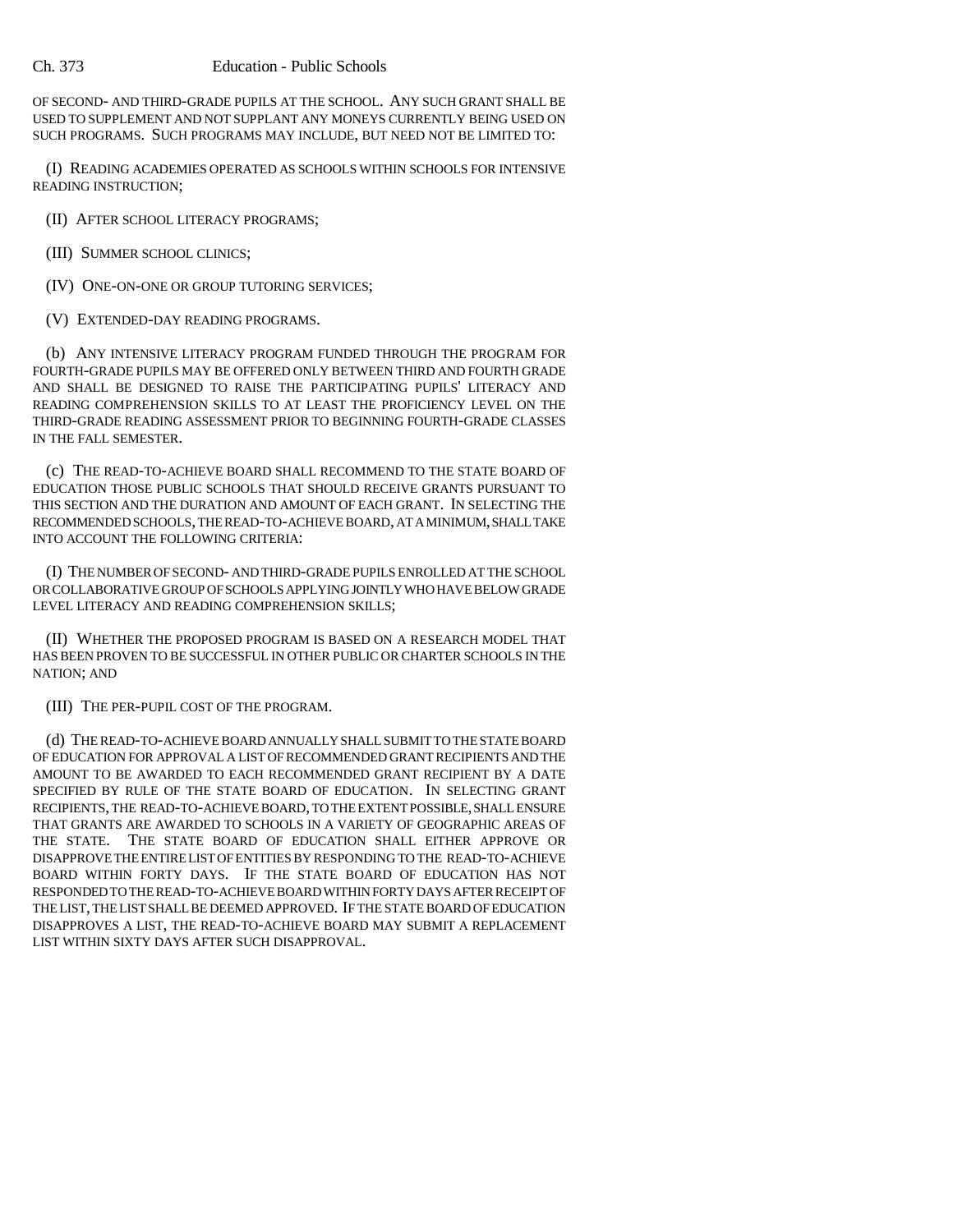(e) (I) IF A SCHOOL IS AWARDED A GRANT PURSUANT TO THIS SECTION FOR MORE THAN ONE YEAR, THE SCHOOL SHALL BE ELIGIBLE FOR MONEYS IN THE SECOND OR THIRD YEAR OF THE GRANT ONLY IF THE SCHOOL MEETS THE GOALS ESTABLISHED IN ITS APPLICATION INCLUDING THE DEMONSTRATION THAT AT LEAST TWENTY-FIVE PERCENT OF THE PUPILS ENROLLED IN THE INTENSIVE READING PROGRAM IN THE PRIOR YEAR IMPROVED THEIR READING SKILLS TO AT LEAST GRADE LEVEL OR ACHIEVED PROFICIENCY ON THE STATE ASSESSMENT IN READING FOR THEIR GRADE LEVEL.

(II) A SCHOOL THAT HAS PREVIOUSLY RECEIVED A GRANT PURSUANT TO THIS SECTION SHALL BE ELIGIBLE FOR SUBSEQUENT GRANTS ONLY IF IT IS ABLE TO DEMONSTRATE THAT AT LEAST TWENTY-FIVE PERCENT OF THE PUPILS ENROLLED IN THE INTENSIVE LITERACY PROGRAM IN THE PRIOR YEAR IMPROVED THEIR READING SKILLS TO AT LEAST GRADE LEVEL OR ACHIEVED PROFICIENCY ON THE STATE ASSESSMENT IN READING FOR THEIR GRADE LEVEL. IN RECOMMENDING SUBSEQUENT GRANTS, THE READ-TO-ACHIEVE BOARD SHALL ALSO CONSIDER THE CRITERIA SET FORTH IN PARAGRAPH (c) OF THIS SUBSECTION (3) AND ANY OTHER CRITERIA ESTABLISHED BY RULE OF THE STATE BOARD OF EDUCATION PURSUANT TO PARAGRAPH (f) OF THIS SUBSECTION (3).

(f) EACH SCHOOL THAT RECEIVES A GRANT PURSUANT TO THIS SECTION SHALL DEMONSTRATE THAT THE PUPILS ENROLLED IN THE INTENSIVE LITERACY PROGRAMS FUNDED BY THE GRANT WERE READING, AT THE TIME OF ENROLLMENT, BELOW GRADE LEVEL FOR SECOND- AND THIRD-GRADE PUPILS.

(g) THE STATE BOARD OF EDUCATION SHALL PROMULGATE RULES FOR THE ADMINISTRATION OF THIS SECTION, INCLUDING BUT NOT LIMITED TO:

(I) APPLICATION PROCEDURES BY WHICH A SCHOOL MAY APPLY FOR GRANTS PURSUANT TO THIS SECTION;

(II) ANY CRITERIA, IN ADDITION TO THOSE SPECIFIED IN PARAGRAPH (c) OF THIS SUBSECTION (3), FOR SELECTING THOSE SCHOOLS THAT SHALL RECEIVE GRANTS AND THE CRITERIA FOR DETERMINING THE AMOUNT TO BE GRANTED TO THE SELECTED SCHOOLS; AND

(III) PROCEDURES FOR REVIEWING THE SUCCESS OF THE INTENSIVE LITERACY PROGRAMS OPERATED BY SCHOOLS THAT RECEIVE GRANTS PURSUANT TO THIS SECTION.

(h) ON OR BEFORE FEBRUARY 1, 2004, THE READ-TO-ACHIEVE BOARD SHALL REPORT TO THE GOVERNOR AND TO EDUCATION COMMITTEES OF THE SENATE AND HOUSE OF REPRESENTATIVES ON THE EFFECTIVENESS OF THE PROGRAM. THE REPORT SHALL INCLUDE BUT IS NOT LIMITED TO:

(I) THE NUMBER OF SCHOOLS THAT RECEIVED GRANTS UNDER THE PROGRAM AND THE AVERAGE AMOUNT OF THE GRANTS;

(II) THE NUMBER OF PUPILS ENROLLED IN INTENSIVE LITERACY PROGRAMS FUNDED BY THE PROGRAM, THE NUMBER OF PUPILS ENROLLED WHO IMPROVED THEIR READING SKILLS TO GRADE LEVEL OR ACHIEVED PROFICIENCY ON THE STATE ASSESSMENT IN READING FOR THEIR GRADE LEVEL IN THE YEAR AFTER STARTING THE INTENSIVE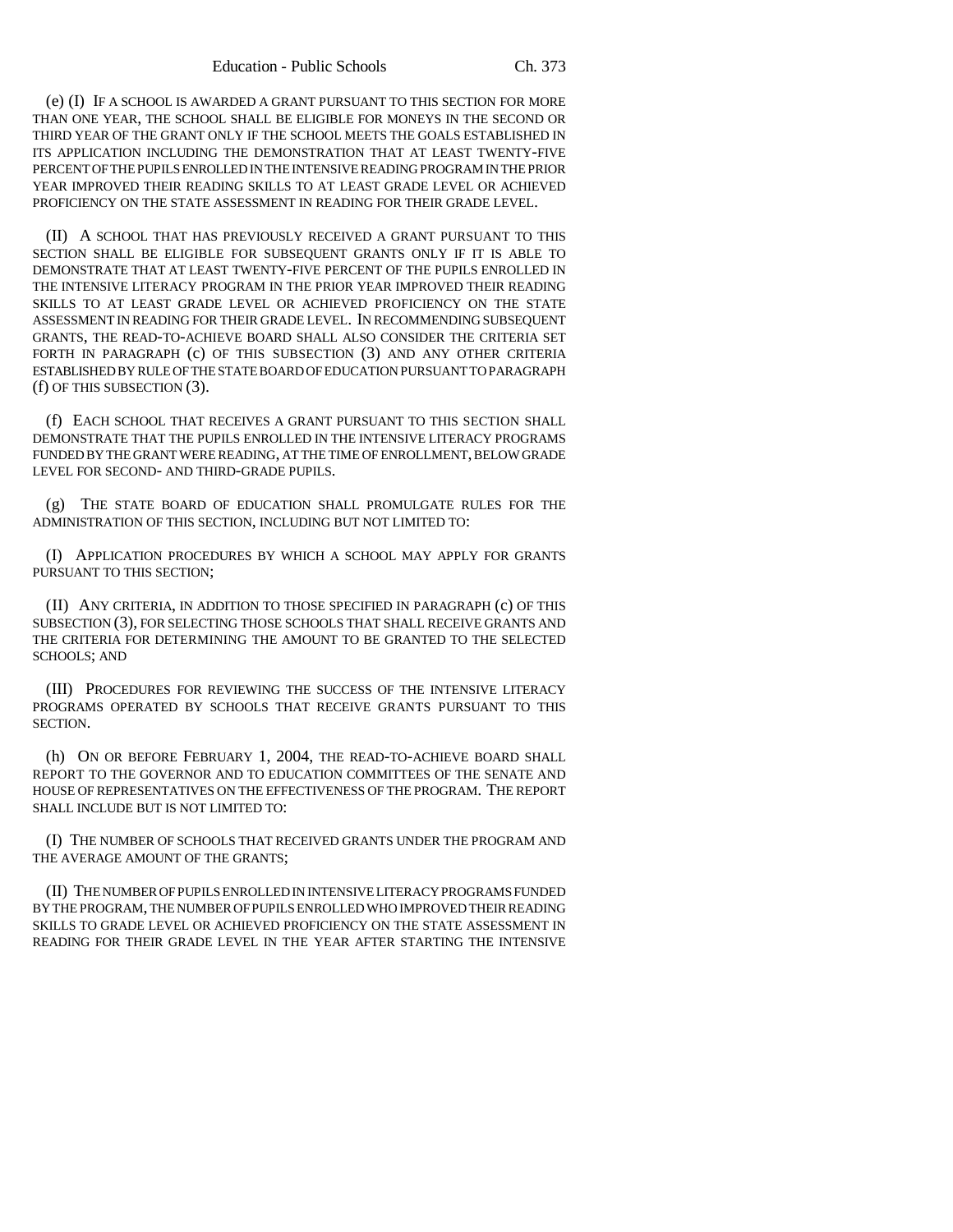LITERACY PROGRAM, AND THE PERCENTAGE OF PUPILS WHO ACHIEVED PROFICIENCY ON THE STATE ASSESSMENT FOR READING FOR THEIR GRADE LEVEL IN BOTH THE YEAR AFTER STARTING THE INTENSIVE LITERACY PROGRAM AND THE FOLLOWING YEAR; AND

(III) WHETHER ANY STATUTORY CHANGES ARE RECOMMENDED, INCLUDING BUT NOT LIMITED TO THE APPROPRIATENESS OF THE REQUIREMENTS IN SUBPARAGRAPHS (I) AND (II) OF PARAGRAPH (e) OF THIS SUBSECTION (3) THAT TO BE ELIGIBLE IN SUBSEQUENT YEARS, SCHOOLS MUST SHOW THAT TWENTY-FIVE PERCENT OF THE STUDENTS ENROLLED IN THE INTENSIVE LITERACY PROGRAM IMPROVED THEIR READING SKILLS TO GRADE LEVEL OR ACHIEVED PROFICIENCY ON THE STATE ASSESSMENT IN READING FOR THEIR GRADE LEVEL.

(4) (a) THERE IS HEREBY ESTABLISHED IN THE STATE TREASURY THE READ-TO-ACHIEVE CASH FUND, REFERRED TO IN THIS SECTION AS THE "FUND". THE FUND SHALL CONSIST OF MONEYS APPROPRIATED THERETO AND ANY OTHER MONEYS THAT MAY BE MADE AVAILABLE BY THE GENERAL ASSEMBLY. ALL INTEREST DERIVED FROM THE DEPOSIT AND INVESTMENT OF MONEYS IN THE FUND SHALL BE CREDITED TO THE FUND. ANY AMOUNT REMAINING IN THE FUND AT THE END OF ANY FISCAL YEAR SHALL REMAIN IN THE FUND AND SHALL NOT BE CREDITED OR TRANSFERRED TO THE GENERAL FUND OR TO ANY OTHER FUND.

(b) SUBJECT TO APPROPRIATION BY THE GENERAL ASSEMBLY, MONEYS IN THE FUND SHALL BE USED TO PROVIDE GRANTS TO SCHOOLS PURSUANT TO THIS SECTION. IN ADDITION, UP TO ONE PERCENT OF THE MONEYS IN THE FUND MAY BE USED FOR THE EXPENSES INCURRED BY THE READ-TO-ACHIEVE BOARD IN ADMINISTERING THIS SECTION. IF THE READ-TO-ACHIEVE BOARD IS UNABLE TO ADMINISTER THIS PROGRAM WITH EXISTING PERSONNEL, THE READ-TO-ACHIEVE BOARD SHALL CONTRACT WITH PRIVATE SOURCES FOR SUCH SERVICES. ANY MONEYS NOT PROVIDED AS GRANTS TO SCHOOLS MAY BE INVESTED BY THE STATE TREASURER AS PROVIDED IN SECTION 24-36-113, C.R.S.

(5) (a) THIS SECTION IS REPEALED, EFFECTIVE JULY 1, 2008.

(b) PRIOR TO SAID REPEAL, THE READ-TO-ACHIEVE BOARD APPOINTED PURSUANT TO THIS SECTION SHALL BE REVIEWED AS PROVIDED FOR IN SECTION 24-34-104, C.R.S.

**SECTION 2.** The introductory portion to 22-7-504 (3) and 22-7-504 (4) and (5) (a), Colorado Revised Statutes, are amended to read:

**22-7-504. Pupil assessments - individual literacy plans.** (3) If a pupil's reading readiness or literacy and reading comprehension, as measured by the assessment, is below the level established by the state board for pupils at that grade, the pupil's parents or legal guardian and teacher and the school administration shall formulate an individual literacy plan for the pupil OR, IF THE PUPIL IS ELIGIBLE, ENROLL THE PUPIL IN AN INTENSIVE LITERACY PROGRAM FUNDED THROUGH THE READ-TO-ACHIEVE PROGRAM PURSUANT TO SECTION 22-7-506. For compliance with this section, a literacy plan may be incorporated into the individual education plan for special education students. The plan shall include, but need not be limited to, the following:

(4) The school district shall reassess each pupil's progress in the individual literacy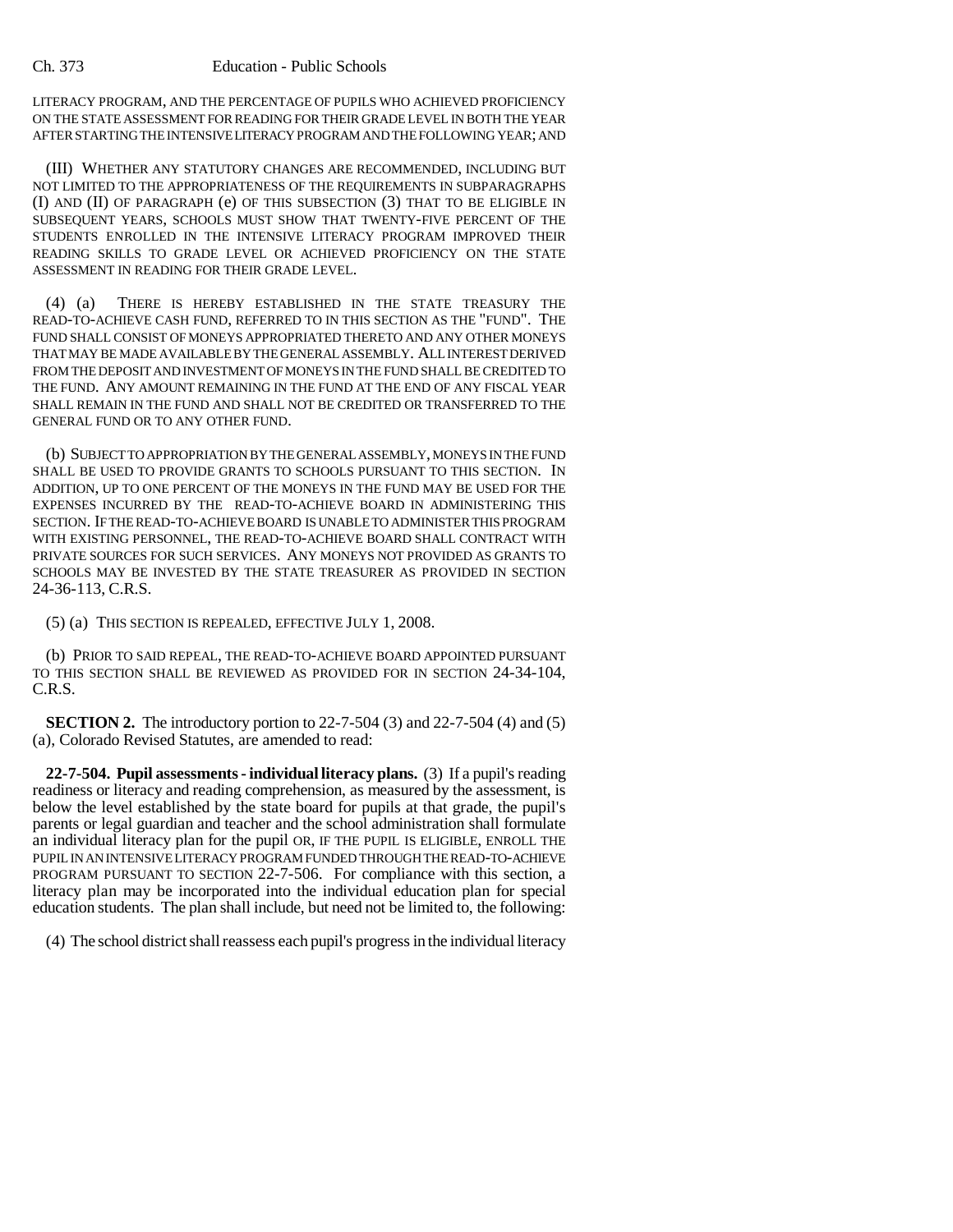plan OR THE INTENSIVE LITERACY PROGRAM each semester. The PUPIL'S INDIVIDUAL LITERACY plan OR THE PUPIL'S ENROLLMENT IN THE INTENSIVE LITERACY PROGRAM, WHICHEVER IS APPLICABLE, shall continue until the pupil is reading at or above grade level.

(5) (a) In no case shall a school district permit a pupil to pass from the third grade to the fourth grade for reading classes unless the pupil is assessed as reading at or above the reading comprehension level established by the state board. ANY PUPIL WHO PARTICIPATES IN AN INTENSIVE LITERACY PROGRAM BETWEEN THIRD AND FOURTH GRADE SHALL BE ASSESSED IN READING AT THE COMPLETION OF THAT PROGRAM AND MAY BE ALLOWED TO PASS FOR READING CLASSES FROM THE THIRD GRADE TO THE FOURTH GRADE ONLY IF HE OR SHE IS READING AT OR ABOVE THE READING COMPREHENSION LEVEL FOR THIRD GRADE ESTABLISHED BY THE STATE BOARD.

**SECTION 3.** 22-7-505 (1) (b), Colorado Revised Statutes, is amended to read:

**22-7-505. School district responsibilities and incentives.** (1) Each school district shall annually report to the department of education:

(b) The number and percentage of pupils enrolled in the school district who have an individual literacy plan OR ARE ENROLLED IN AN INTENSIVE LITERACY PROGRAM FUNDED THROUGH THE READ-TO-ACHIEVE PROGRAM CREATED IN SECTION 22-7-506;

**SECTION 4.** 24-34-104 (39) (b), Colorado Revised Statutes, is amended BY THE ADDITION OF A NEW SUBPARAGRAPH to read:

**24-34-104. General assembly review of regulatory agencies and functions for termination, continuation, or reestablishment.** (39) (b) The following agencies, functions, or both, shall terminate on July 1, 2008:

(X) THE READ-TO-ACHIEVE BOARD, CREATED PURSUANT TO SECTION 22-7-506, C.R.S.

**SECTION 5. Relationship to Senate Bill 00-071.** (1) If both this act and Senate Bill 00-071 are enacted and become law, the provisions of both bills, including the appropriations contained therein, shall be given effect and harmonized except as follows:

(a) The introductory portion to  $22-7-506$  (3) (a) and  $22-7-506$  (5) (a), Colorado Revised Statutes, as enacted in this act shall supersede the provisions of the introductory portion to 22-7-506 (3) (a) and 22-7-506 (5) (a), Colorado Revised Statutes, as enacted in Senate Bill 00-071;

(b) 24-34-104 (36), Colorado Revised Statutes, as amended in Senate Bill 00-71, is amended to read:

**24-34-104. General assembly review of regulatory agencies and functions for termination, continuation, or reestablishment.** (36) The following agencies, functions, or both, shall terminate on July 1, 2005: The fire suppression program of the division of fire safety created pursuant to sections 24-33.5-1204.5,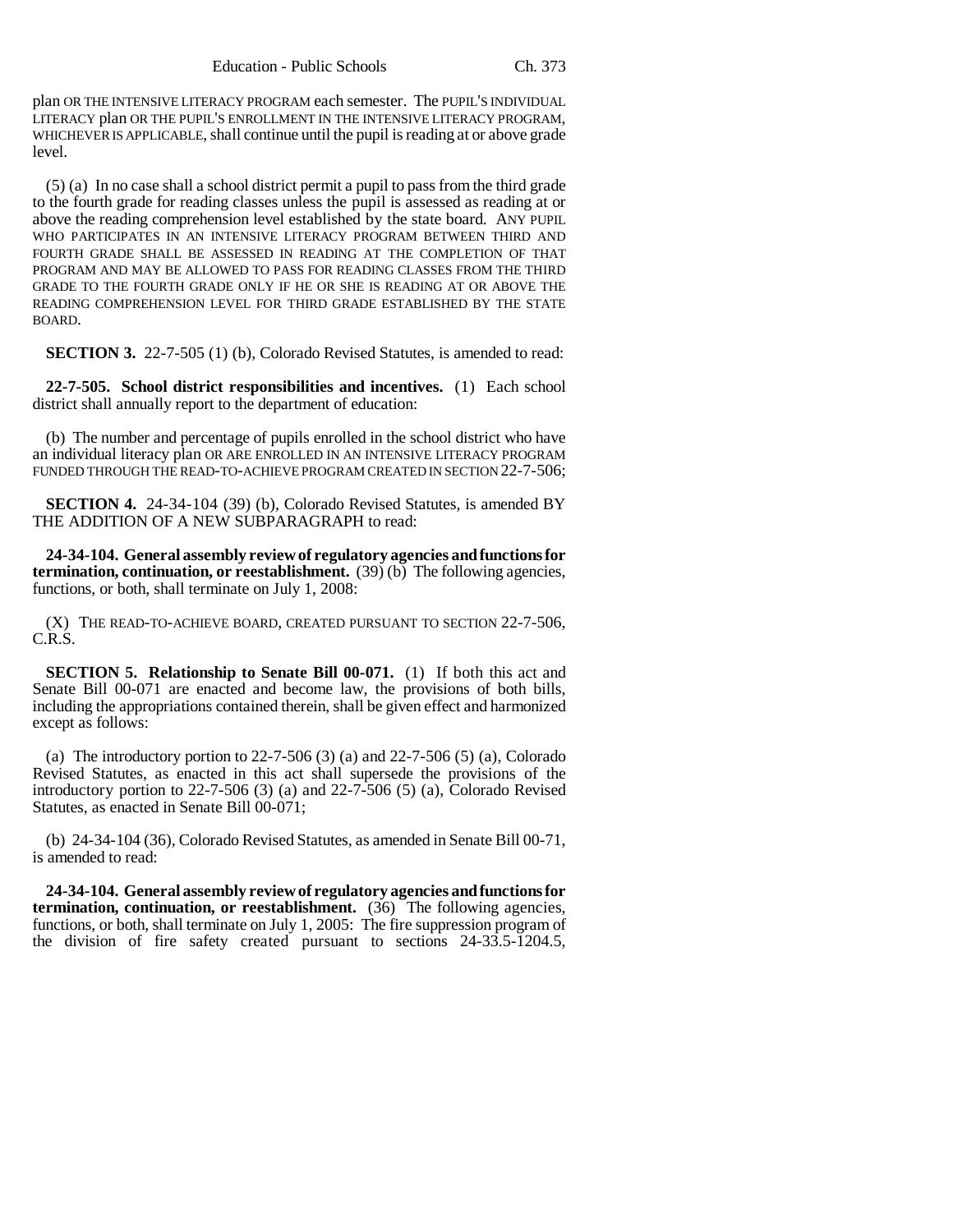24-33.5-1206.1, 24-33.5-1206.2, 24-33.5-1206.3, 24-33.5-1206.4, 24-33.5-1206.5, 24-33.5-1206.6, and 24-33.5-1207.6, C.R.S. and the read-to-achieve board created pursuant to section 22-7-506, C.R.S.

(c) 22-7-506 (4), Colorado Revised Statutes, as enacted in both this act and in Senate Bill 00-071 is REPEALED AND REENACTED, WITH AMENDMENTS, to read:

**22-7-506. Read-to-achieve grant program - board created - fund.** (4) (a) (I) THERE IS HEREBY ESTABLISHED IN THE STATE TREASURY THE READ-TO-ACHIEVE CASH FUND, REFERRED TO IN THIS SECTION AS THE "CASH FUND". THE CASH FUND SHALL CONSIST OF MONEYS APPROPRIATED THERETO PURSUANT TO PARAGRAPH (b) OF THIS SUBSECTION (4) AND ANY OTHER MONEYS THAT MAY BE MADE AVAILABLE BY THE GENERAL ASSEMBLY. SUBJECT TO APPROPRIATION BY THE GENERAL ASSEMBLY, MONEYS IN THE CASH FUND SHALL BE USED TO PROVIDE GRANTS TO SCHOOLS PURSUANT TO THIS SECTION. ANY MONEYS NOT PROVIDED AS GRANTS TO SCHOOLS MAY BE INVESTED BY THE STATE TREASURER AS PROVIDED IN SECTION 24-36-113, C.R.S. ALL INTEREST DERIVED FROM THE DEPOSIT AND INVESTMENT OF MONEYS IN THE CASH FUND SHALL BE CREDITED TO THE CASH FUND. ANY AMOUNT REMAINING IN THE CASH FUND AT THE END OF ANY FISCAL YEAR SHALL REMAIN IN THE CASH FUND AND SHALL NOT BE CREDITED OR TRANSFERRED TO THE GENERAL FUND OR TO ANY OTHER FUND.

(II) UP TO ONE PERCENT OF THE MONEYS IN THE CASH FUND MAY BE USED FOR THE EXPENSES INCURRED BY THE READ-TO-ACHIEVE BOARD IN ADMINISTERING THIS SECTION. IF THE READ-TO-ACHIEVE BOARD IS UNABLE TO ADMINISTER THIS PROGRAM WITH EXISTING PERSONNEL, THE READ-TO-ACHIEVE BOARD SHALL CONTRACT WITH PRIVATE SOURCES FOR SUCH SERVICES.

(b) (I) BEGINNING WITH THE 2000-01 FISCAL YEAR, AND FOR EACH FISCAL YEAR THEREAFTER SO LONG AS THE STATE RECEIVES MONEYS PURSUANT TO THE MASTER SETTLEMENT AGREEMENT, THE GENERAL ASSEMBLY SHALL ANNUALLY APPROPRIATE TO THE FUND NINETEEN PERCENT OF THE AMOUNT OF MONEYS TRANSMITTED TO THE STATE TREASURER IN ACCORDANCE WITH THE MASTER SETTLEMENT AGREEMENT, OTHER THAN ATTORNEY FEES AND COSTS, FOR THE PRECEDING FISCAL YEAR; EXCEPT THAT THE AMOUNT SO APPROPRIATED TO THE FUND IN ANY FISCAL YEAR SHALL NOT EXCEED NINETEEN MILLION DOLLARS. THE GENERAL ASSEMBLY SHALL APPROPRIATE THE AMOUNT SPECIFIED IN THIS PARAGRAPH (c) FROM MONEYS CREDITED TO THE TOBACCO LITIGATION SETTLEMENT CASH FUND CREATED IN SECTION 24-22-115, C.R.S.

(II) NOTWITHSTANDING THE PROVISIONS OF SUBPARAGRAPH (I) OF THIS PARAGRAPH (b), FOR THE FISCAL YEAR IN WHICH THE FIRST PAYMENT OF MONEYS PURSUANT TO THE MASTER SETTLEMENT AGREEMENT IS RECEIVED, THE PERCENTAGE APPROPRIATED TO THE FUND SHALL BE CALCULATED ON THE TOTAL AMOUNT OF MONEYS RECEIVED BY THE STATE PURSUANT TO THE MASTER SETTLEMENT AGREEMENT, OTHER THAN ATTORNEY FEES AND COSTS, DURING THAT FISCAL YEAR, MINUS THIRTY-THREE MILLION DOLLARS.

(2) This section 5 shall take effect only if Senate Bill 00-071 is enacted and becomes law.